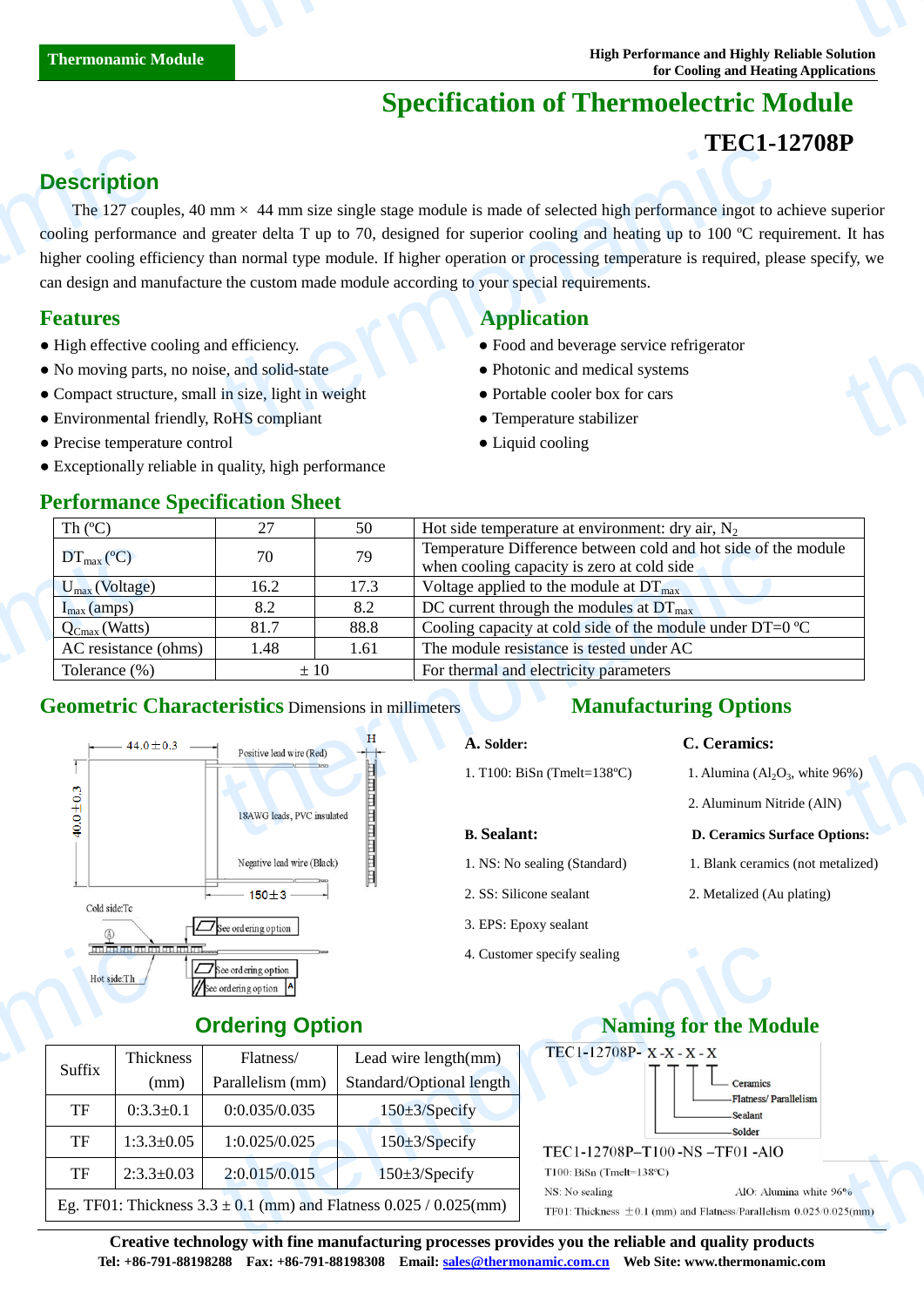# **Specification of Thermoelectric Module**

### **TEC1-12708P**



**Creative technology with fine manufacturing processes provides you the reliable and quality products Tel: +86-791-88198288 Fax: +86-791-88198308 Email: sales@thermonamic.com.cn Web Site: www.thermonamic.com**